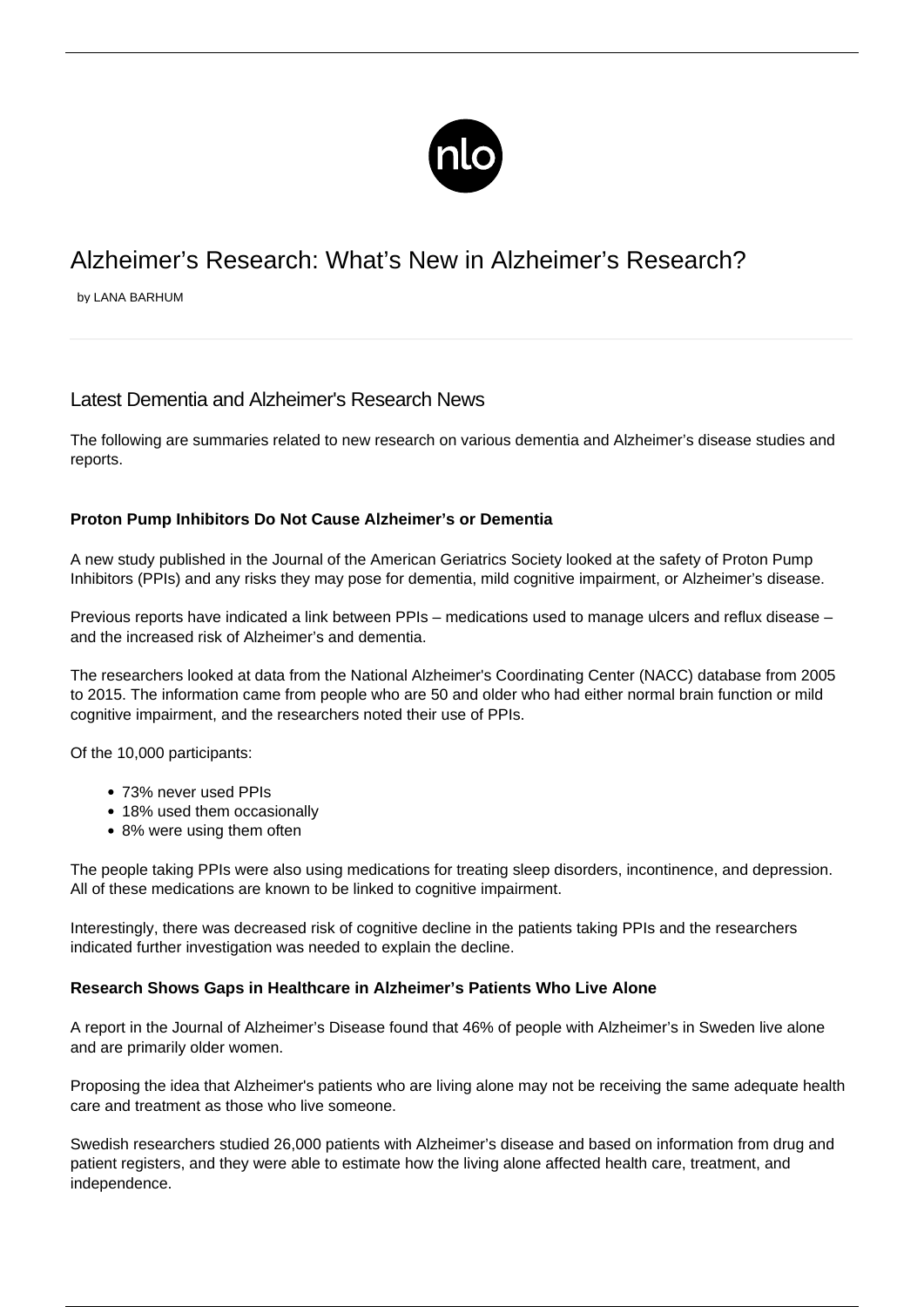The researchers also concluded that living alone with Alzheimer's affected mood and sleep and contributed to psychotic symptoms.

## **Study Finds Poor Diet, Along with Genes, Triggers Alzheimer's Disease**

A new study out of the University of Southern California (USC) looked at mice carrying a genetic risk factor for Alzheimer's disease and found the disease developed quickly after 12 weeks on a poor diet.

The researchers from the USC Davis School of Gerontology compared the effects of a poor diet on groups of mice with the ApoE4 or ApoE3 gene – the two genetic risk factors for Alzheimer's.

What they found was in combination with an unhealthy diet, the mice with the ApoE4 gene showed more markers of inflammation in their brains whereas the ones with the ApoE3 gene did not.

What this means for people who carry the ApoE4 gene, eating a diet that is high in fats, sugars, and cholesterol can influence and trigger the development of the Alzheimer's.

Having the ApoE4 gene and making unhealthy food choices doesn't guarantee you will develop Alzheimer's, it just means that you should be aware of these risk factors.

Ask your doctor about routine screenings and make an appointment with a registered dietitian to minimize your risk of developing Alzheimer's.

#### **New Study Finds Cognitive Tests Can Detect Alzheimer's Before Symptoms Appear**

A new study reported in Neuropsychology Review finds cognitive tests can identify Alzheimer's disease in older adults before they even start to experience [symptoms.](/alzheimers-symptoms/)

The researchers from Keck Medicine at the University of Southern California (USC) conducted a review of 61 studies to determine whether neuropsychological testing could identify Alzheimer's early in adults over 50 with normal cognition.

Researchers found was the people who had amyloid plagues performed worse on cognitive testing than those who did not have amyloid plaques. The study also found people with tau pathology and neurodegeneration were performing worse than those with amyloid plaques.

Accumulations of amyloid plaques and tau proteins in the brain are indicators of Alzheimer's disease. Both of these eventually affect the brain's ability to function normally.

The researchers feel that the study results prove a need for cognitive testing in older adults as part of routine check-ups.

#### **Gut Bacteria Link to Alzheimer's Disease**

A new report from researchers out of Lund University in Sweden finds gut bacteria may increase the development of Alzheimer's disease. This discovery opens up the potential for new opportunities in prevention and treatment.

The researchers looked at mice suffering from Alzheimer's and mice who were healthy to compare the different compositions of gut bacteria. Mice without gut bacteria appeared to have smaller amounts of amyloid plaques in the brain.

To confirm whether there was a link between the gut bacteria and Alzheimer's, researchers transferred gut bacteria from the diseased mice to ones without Alzheimer's. What they found was that the healthy mice developed more amyloid plaques in their brains.